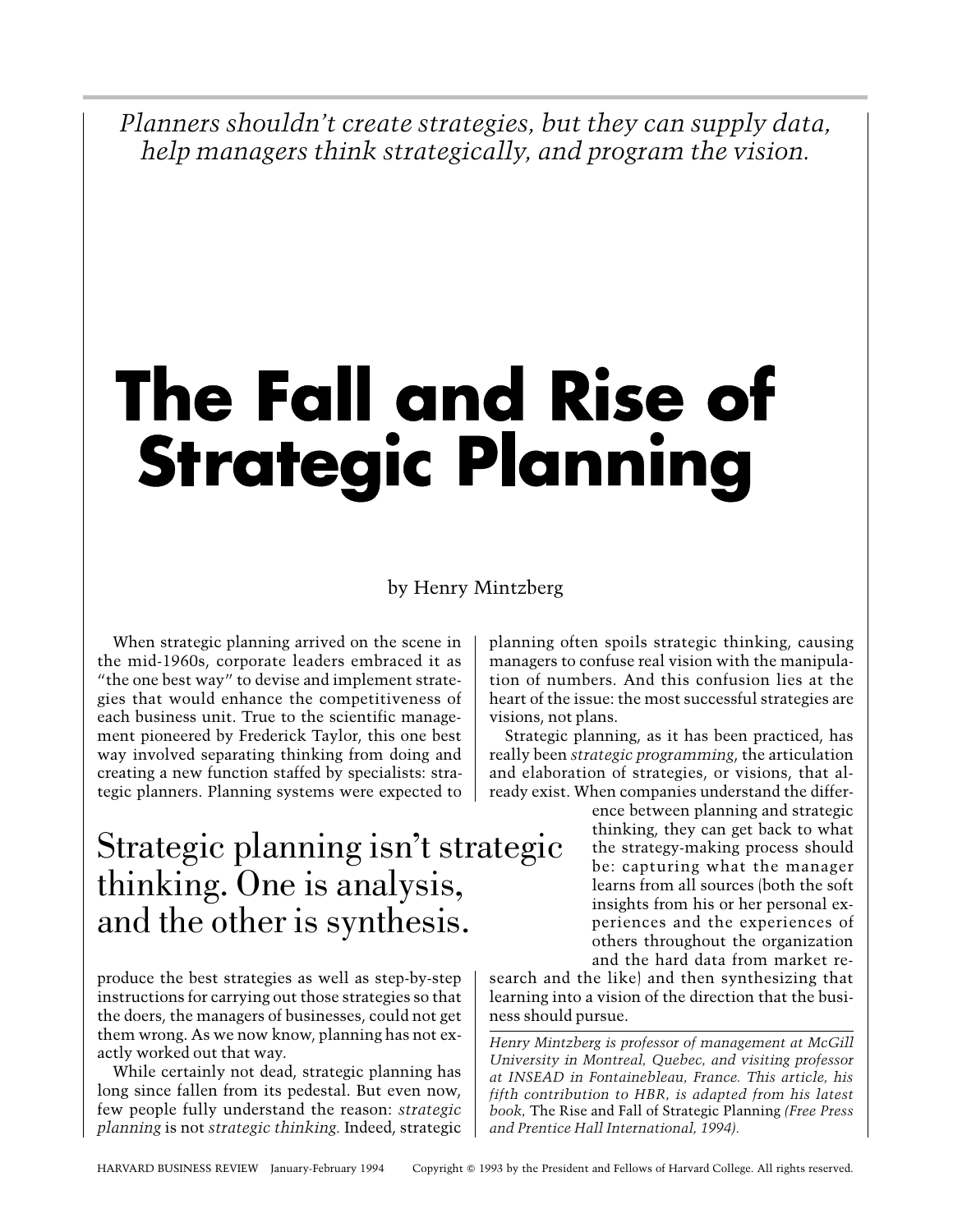Organizations disenchanted with strategic planning should not get rid of their planners or conclude that there is no need for programming. Rather, organizations should transform the conventional plan-

# Planners should make their greatest contribution *around* the strategy-making process rather than *inside* it.

ning job. Planners should make their contribution *around* the strategy-making process rather than *inside* it. They should supply the formal analyses or hard data that strategic thinking requires, as long as they do it to broaden the consideration of issues rather than to discover the one right answer. They should act as catalysts who support strategy making by aiding and encouraging managers to think strategically. And, finally, they can be programmers of a strategy, helping to specify the series of concrete steps needed to carry out the vision.

By redefining the planner's job, companies will acknowledge the difference between planning and strategic thinking. Planning has always been about *analysis* – about breaking down a goal or set of intentions into steps, formalizing those steps so that they can be implemented almost automatically,

and articulating the anticipated consequences or results of each step. "I favour a set of analytical techniques for developing strategy," Michael Porter, probably the most widely read writer on strategy,

wrote in the *Economist*. 1

The label "strategic planning" has been applied to all kinds of activities, such as going off to an informal retreat in the mountains to talk about strategy. But call that activity "planning," let conventional planners organize it, and watch how quickly the event becomes formalized (mission statements in the morning, assessment of corporate strengths and

weaknesses in the afternoon, strategies carefully articulated by 5 P.M.).

Strategic thinking, in contrast, is about *synthesis.* It involves intuition and creativity. The outcome of strategic thinking is an integrated perspective of the enterprise, a not-too-precisely articulated vision of direction, such as the vision of Jim Clark, the founder of Silicon Graphics, that three-dimensional visual computing is the way to make computers easier to use.

Such strategies often cannot be developed on schedule and immaculately conceived. They must be free to appear at any time and at any place in the organization, typically through messy processes of informal learning that must necessarily be carried out by people at various levels who are deeply involved with the specific issues at hand.



**Call an informal retreat "planning," let conventional planners organize it, and watch how quickly the event becomes formalized.**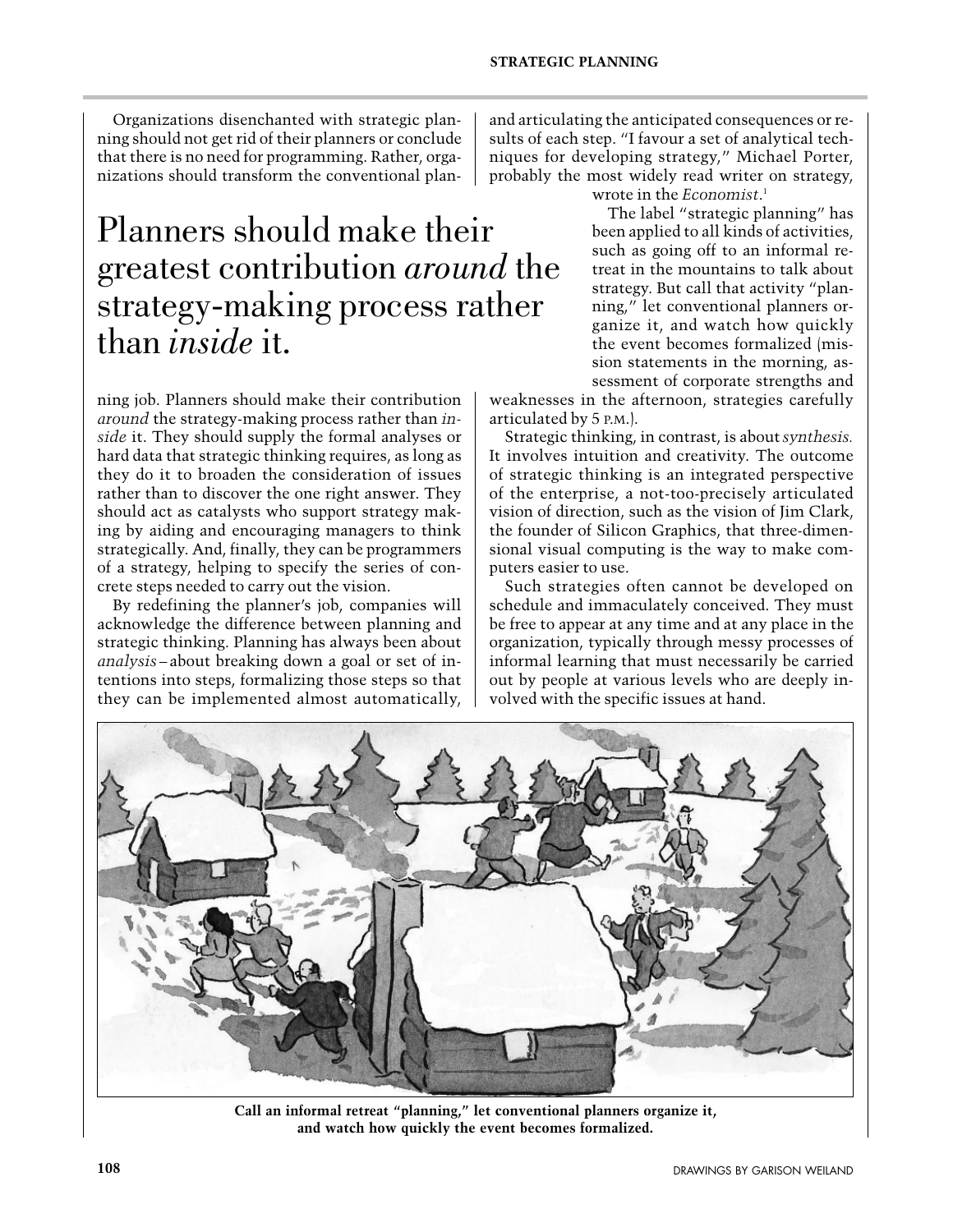Formal planning, by its very analytical nature, has been and always will be dependent on the preservation and rearrangement of established categories – the existing levels of strategy (corporate, business, functional), the established types of products (defined as "strategic business units"), overlaid on the current units of structure (divisions, departments, etc.). But real strategic change requires not merely rearranging the established categories, but inventing new ones.

Search all those strategic planning diagrams, all those interconnected boxes that supposedly give

# Real strategic change requires inventing new categories, not rearranging old ones.

you strategies, and nowhere will you find a single one that explains the creative act of synthesizing experiences into a novel strategy. Take the example of the Polaroid camera. One day in 1943, Edwin Land's three-year-old daughter asked why she could not immediately see the picture he had just taken of her. Within an hour, this scientist conceived the camera that would transform his company. In other words, Land's vision was the synthesis of the insight evoked by his daughter's question and his vast technical knowledge.

Strategy making needs to function beyond the boxes, to encourage the informal

learning that produces new perspectives and new combinations. As the saying goes, life is larger than our categories. Planning's failure to transcend the categories explains why it has discouraged serious organizational change. This failure is why formal planning has promoted strate-

gies that are extrapolated from the past or copied from others. Strategic planning has not only never amounted to strategic thinking but has, in fact, often impeded it. Once managers understand this, they can avoid other costly misadventures caused by applying formal technique, without judgment and intuition, to problem solving.

## The Pitfalls of Planning

If you ask conventional planners what went wrong, they will inevitably point to a series of pitfalls for which they, of course, are not responsible. Planners would have people believe that planning fails when it does not receive the support it deserves from top management or when it encounters resistance to change in the organization. But surely no technique ever received more top management support than strategic planning did in its heyday. Strategic planning itself has discouraged the commitment of top managers and has tended to create the very climates its proponents have found so uncongenial to its practice.

The problem is that planning represents a *calculating* style of management, not a *committing*

> style. Managers with a committing style engage people in a journey. They lead in such a way that everyone on the journey helps shape its course. As a result, enthusiasm inevitably builds along the way. Those with a calculating style fix on a destination and calculate what the group must do to get there, with no con-

cern for the members' preferences. But calculated strategies have no value in and of themselves; to paraphrase the words of sociologist Philip Selznick, strategies take on value only as committed people infuse them with energy.<sup>2</sup>

No matter how much lip service has been paid to the contrary, the very purpose of those who promote conventional strategic planning is to reduce the power of management over strategy making. George Steiner declared, "If an organization is managed by intuitive geniuses there is no need for formal strategic planning. But how many organiza-

# The goal of those who promote planning is to reduce managers' power over strategy making.

tions are so blessed? And, if they are, how many times are intuitives correct in their judgments?"3 Peter Lorange, who is equally prominent in the field, stated, "The CEO should typically not be… deeply involved" in the process, but rather be "the designer of [it] in a general sense."4 How can we expect top managers to be committed to a process that depicts them in this way, especially when its failures to deliver on its promises have become so evident?

At lower levels in the hierarchy, the problem becomes more severe because planning has often been used to exercise blatant control over business man-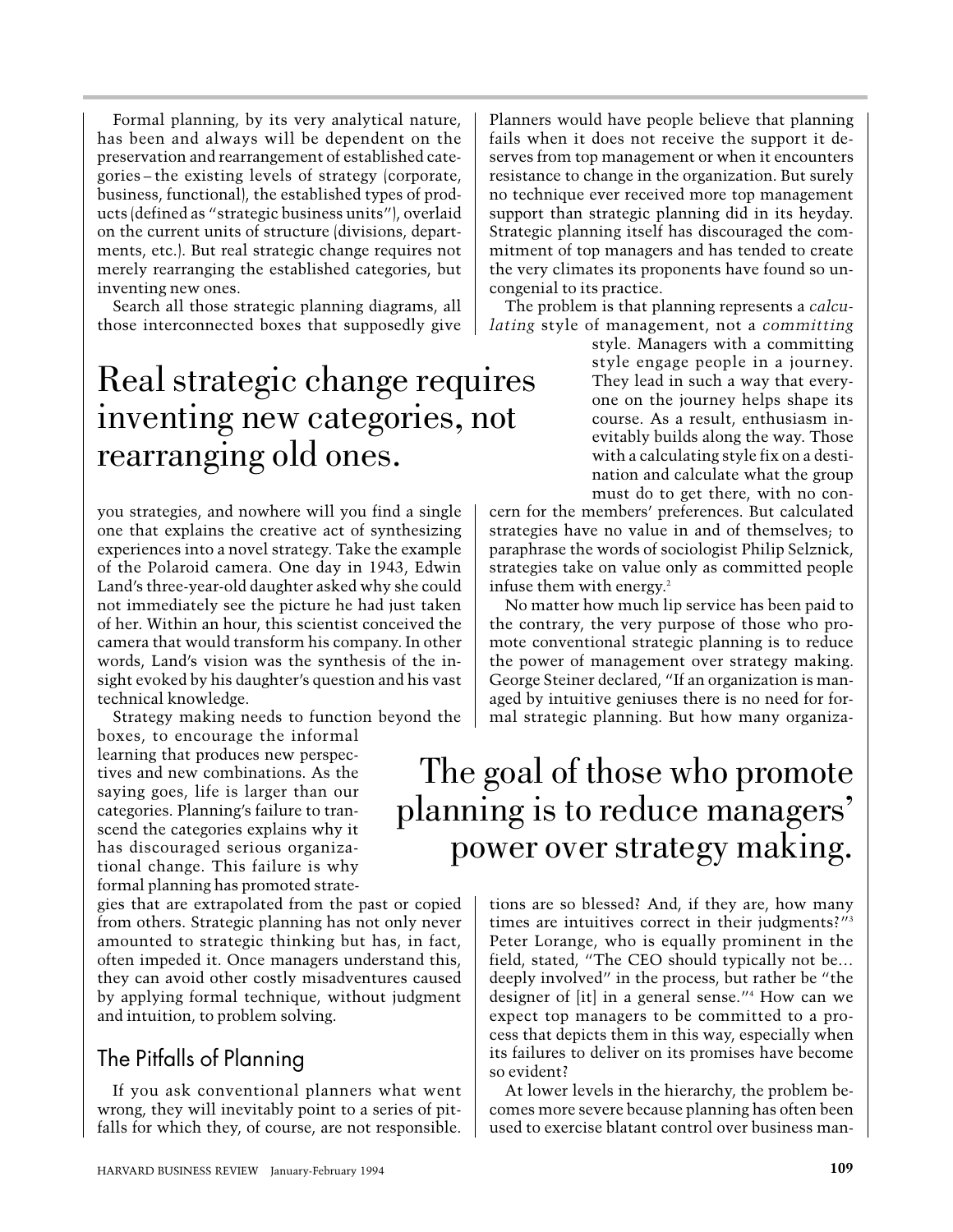agers. No wonder so many middle managers have welcomed the overthrow of strategic planning. All they wanted was a commitment to their own business strategies without having to fight the planners to get it!

## The Fallacies of Strategic Planning

An expert has been defined as someone who avoids the many pitfalls on his or her way to the grand fallacy. For strategic planning, the grand fallacy is this: because analysis encompasses synthesis, strategic planning is strategy making. This fallacy itself rests on three fallacious assumptions: that prediction is possible, that strategists can be detached from the subjects of their strategies, and, above all, that the strategy-making process can be formalized.

**The Fallacy of Prediction.** According to the premises of strategic planning, the world is supposed to hold still while a plan is being developed and then stay on the predicted course while that plan is being implemented. How else to explain those lockstep schedules that have strategies appearing on the first of June, to be approved by the board of directors on the fifteenth? One can just picture competitors waiting for the board's approval, especially if they are Japanese and don't believe in such planning to begin with.

In 1965, Igor Ansoff wrote in his influential book *Corporate Strategy*, "We shall refer to the period for which the firm is able to construct forecasts with an accuracy of, say, plus or minus 20 percent as the *planning horizon* of the firm."5 What an extraorditheir strategies in much more personalized and intuitive ways.

**The Fallacy of Detachment.** In her book *Institutionalizing Innovation*, Mariann Jelinek developed the interesting point that strategic planning is to the executive suite what Taylor's work-study methods were to the factory floor – a way to circumvent human idiosyncrasies in order to systematize behavior. "It is through administrative systems that planning and policy are made possible, because the systems capture knowledge *about* the task." Thus "true management by exception, and true policy direction are now possible, solely because management is no longer wholly immersed in the details of the task itself."6

According to this viewpoint, if the system does the thinking, then strategies must be detached from operations (or "tactics"), formulation from implementation, thinkers from doers, and so strategists from the objects of their strategies.

The trick, of course, is to get the relevant information up there, so that senior managers on high can be informed about the details down below without having to immerse themselves in them. Planners' favored solution has been "hard data," quantitative aggregates of the detailed "facts" about the organization and its context, neatly packaged and regularly delivered. With such information, senior managers need never leave their executive suites or planners their staff offices. Together they can formulate – work with their heads – so that the hands can get on with implementation.

All of this is dangerously fallacious. Innovation has never been institutionalized. Systems have

> never been able to reproduce the synthesis created by the genius entrepreneur or even the ordinary competent strategist, and they likely never will.

> Ironically, strategic planning has missed one of Taylor's most important messages: work processes must be fully understood before they can be formally programmed. But where in the planning literature is there a

shred of evidence that anyone has ever bothered to find out how it is that managers really do make strategies? Instead many practitioners and theorists have wrongly assumed that strategic planning, strategic thinking, and strategy making are all synonymous, at least in best practice.

The problem with the hard data that are supposed to inform the senior manager is they can have a decidedly soft underbelly. Such data take time to harden, which often makes them late. They tend to

# Where in the planning literature is there a shred of evidence that anyone has bothered to find out how managers make strategies?

nary statement! How in the world can any company know the period for which it can forecast with a given accuracy?

The evidence, in fact, points to the contrary. While certain repetitive patterns, such as seasons, may be predictable, the forecasting of discontinuities, such as a technological innovation or a price increase, is virtually impossible. Of course, some people sometimes "see" such things coming. That is why we call them "visionaries." But they create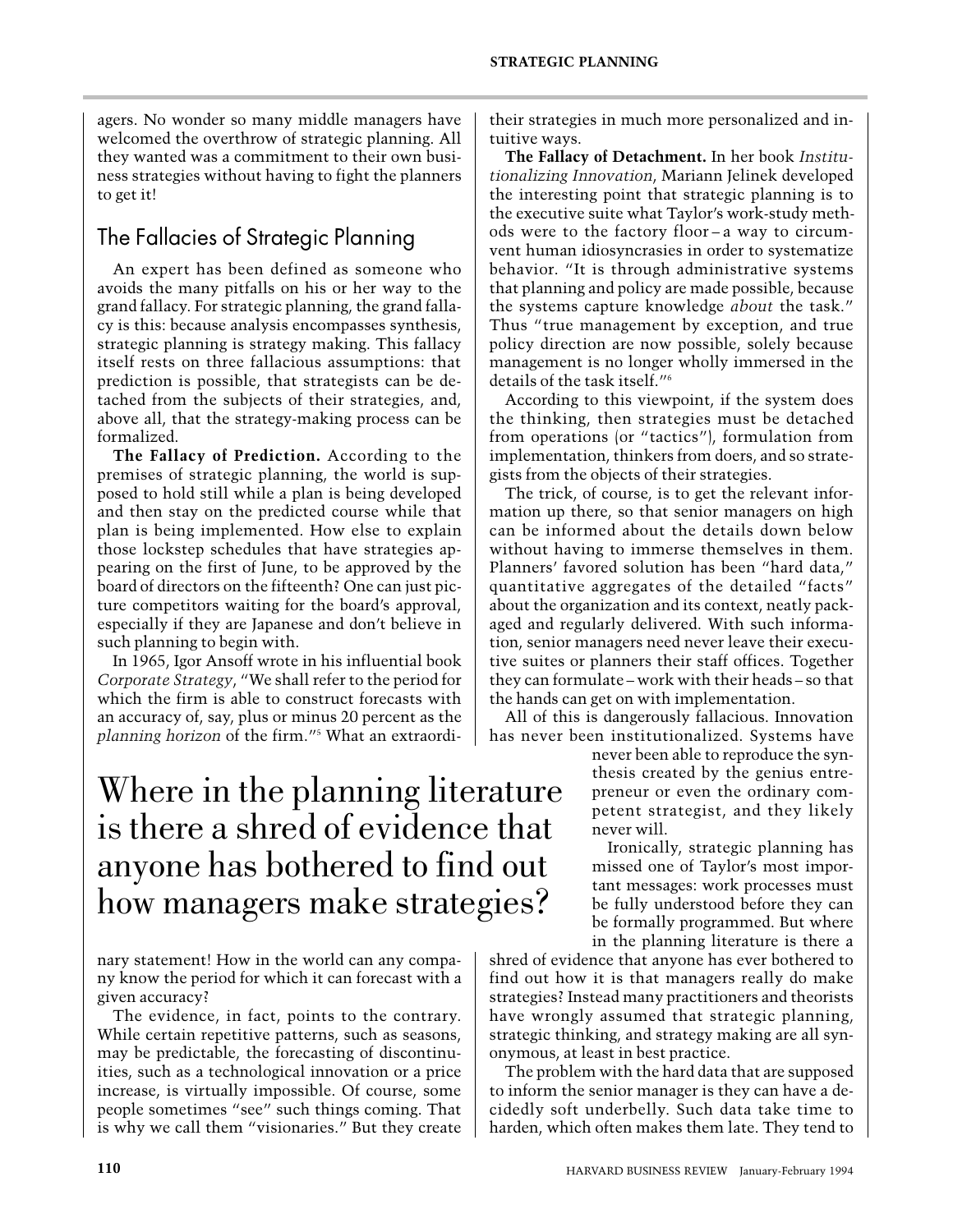lack richness; for example, they often exclude the qualitative. And they tend to be overly aggregated, missing important nuances. These are the reasons managers who rely on formalized information, such as market-research reports or accounting statements in business and opinion polls in government, tend to be detached in more ways than one. Study after study has shown that the most effective managers rely on some of the softest forms of information, including gossip, hearsay, and various other intangible scraps of information. My research and that

of many others demon-



**Real strategists get their hands dirty digging for ideas, and real strategies are built from the nuggets they uncover.**

strates that strategy making is an immensely complex process, which involves the most sophisticated, subtle, and, at times, subconscious elements of human thinking.

A strategy can be deliberate. It can realize the specific intentions of senior management, for example, to attack and conquer a new market. But a strategy can also be emergent, meaning that a convergent pattern has formed among the different actions taken by the organization one at a time.

In other words, strategies can develop inadvertently, without the conscious intention of senior management, often through a process of learning. A salesperson convinces a different kind of customer to try a product. Other salespeople follow up with their customers, and the next thing management knows, its products have penetrated a new market. When it takes the form of fits and starts, discoveries based on serendipitous events, and the recognition of unexpected patterns, learning inevitably plays *a,* if not *the,* crucial role in the development of novel strategies.

Contrary to what traditional planning would have us believe, deliberate strategies are not necessarily good, nor are emergent strategies necessarily bad. I believe that all viable strategies have emergent and deliberate qualities, since all must combine some degree of flexible learning with some degree of cerebral control.

Vision is unavailable to those who cannot "see" with their own eyes. Real strategists get their hands dirty digging for ideas, and real strategies are built from the occasional nuggets they uncover. These are not people who abstract themselves from the daily details; they are the ones who immerse themselves in them while being able to abstract the strategic messages from them. The big picture is painted with little strokes.

**The Fallacy of Formalization.** The failure of strategic planning is the failure of systems to do better than, or even nearly as well as, hu-

man beings. Formal systems, mechanical or otherwise, have offered no improved means of dealing with the information overload of human brains; indeed, they have often made matters worse. All the promises about artificial intelligence, expert systems, and the like improving if not replacing human intuition never materialized at the strategy level. Formal systems could certainly process more information, at least hard information. But they could never *internalize* it, *comprehend* it, *synthesize* it. In a literal sense, planning could not learn.

Formalization implies a rational sequence, from analysis through administrative procedure to eventual action. But strategy making as a learning process can proceed in the other direction too. We think in order to act, to be sure, but we also act in order to think. We try things, and those experiments that work converge gradually into viable patterns that become strategies. This is the very essence of strategy making as a learning process.

Formal procedures will never be able to forecast discontinuities, inform detached managers, or create novel strategies. Far from providing strategies, planning could not proceed without their prior existence. All this time, therefore, strategic planning has been misnamed. It should have been called strategic programming, distinguished from other useful things that planners can do, and promoted as a process to formalize, when necessary, the conse-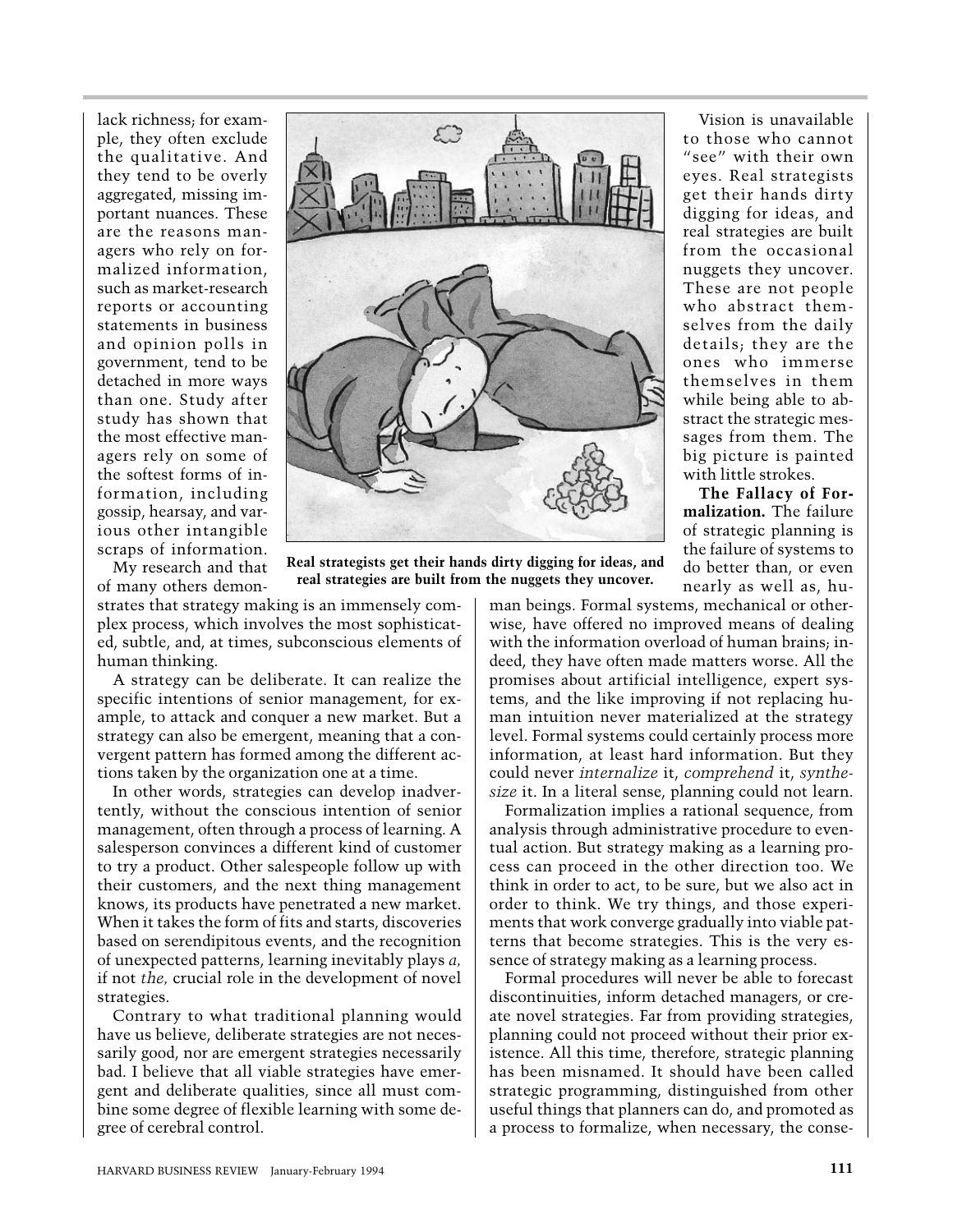quences of strategies that have already been developed. In short, we should drop the label "strategic planning" altogether.

### Planning, Plans, and Planners

Two important messages have been conveyed through all the difficulties encountered by strategic planning. But only one of them has been widely accepted in the planning community: business-unit managers must take full and effective charge of the strategy-making process. The lesson that has still not been accepted is that managers will never be

able to take charge through a formalized process. What then can be the roles for planning, for plans, and for planners in organizations?

Planners and managers have different advantages. Planners lack managers' authority to make commitments, and, more important, managers' access to soft information critical to strategy making. But because of their time pressures, man-

agers tend to favor action over reflection and the oral over the written, which can cause them to overlook important analytical information. Strategies cannot be created by analysis, but their development can be helped by it.

Planners, on the other hand, have the time and, most important, the inclination to analyze. They have critical roles to play alongside line managers, but not as conventionally conceived. They should work in the spirit of what I like to call a "soft analyst," whose intent is to pose the right questions rather than to find the right answers. That way, complex issues get opened up to thoughtful consideration instead of being closed down prematurely by snap decisions.

**Planning as Strategic Programming.** Planning cannot generate strategies. But given viable strategies, it can program them; it can make them operational. For one supermarket chain that a colleague and I studied, planning was the articulation, justification, and elaboration of the strategic vision that the company's leader already had. Planning was not deciding to expand into shopping centers, but explicating to what extent and when, with how many stores, and on what schedule.

An appropriate image for the planner might be that person left behind in a meeting, together with the chief executive, after everyone else has departed. All of the strategic decisions that were made are symbolically strewn about the table. The CEO turns to the planner and says, "There they all are; clean them up. Package them neatly so that we can tell everyone about them and get things going." In more formal language, strategic programming involves three steps: codification, elaboration, and conversion of strategies.

Codification means clarifying and expressing the strategies in terms sufficiently clear to render them formally operational, so that their consequences can be worked out in detail. This requires a good deal of interpretation and careful attention to what might be lost in articulation: nuance, subtlety, qualification. A broad vision, like capturing the market for a new technology, is one thing, but a

# Sometimes strategies must be left as broad visions, not precisely articulated, to adapt to a changing environment.

specific plan – 35% market share, focusing on the high end – is quite another.

Elaboration means breaking down the codified strategies into substrategies and ad hoc programs as well as overall action plans specifying what must be done to realize each strategy: build four new factories and hire 200 new workers, for example.

And conversion means considering the effects of the changes on the organization's operations – effects on budgets and performance controls, for example. Here a kind of great divide must be crossed from the nonroutine world of strategies and programs to the routine world of budgets and objectives. Objectives have to be restated and budgets reworked, and policies and standard operating procedures reconsidered, to take into account the consequences of the specific changes.

One point must be emphasized. Strategic programming is not "the one best way" or even necessarily a good way. Managers don't always need to program their strategies formally. Sometimes they must leave their strategies flexible, as broad visions, to adapt to a changing environment. Only when an organization is sure of the relative stability of its environment and is in need of the tight coordination of a myriad of intricate operations (as is typically the case of airlines with their needs for complicated scheduling), does such strategic programming make sense.

**Plans as Tools to Communicate and Control.** Why program strategy? The most obvious reason is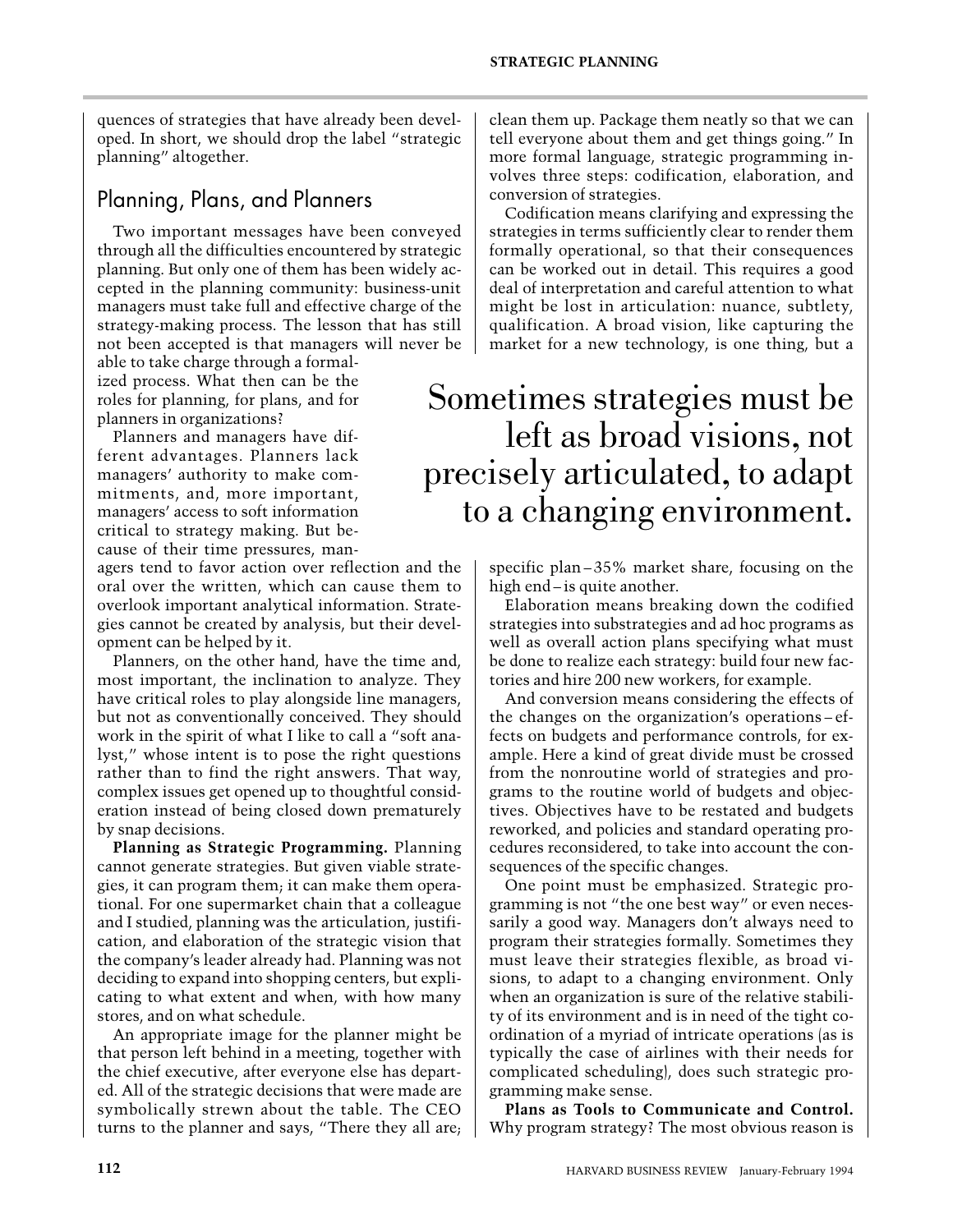for coordination, to ensure that everyone in the organization pulls in the same direction. Plans in the form of programs – schedules, budgets, and so on – can be prime media to communicate strategic intentions and to control the individual pursuit of them, in so far, of course, as common direction is considered to be more important than individual discretion.

Plans can also be used to gain the tangible as well as moral support of influential outsiders. Written plans inform financiers, suppliers, government agencies, and others about the intentions of the organization so that these groups can help it achieve its plans.

**Planners as Strategy Finders.** As noted, some of the most important strategies in organizations emerge without the intention or sometimes even the awareness of top managers. Fully exploiting these strategies, though, often requires that they be recognized and then broadened in their impact, like taking a new use for a product accidentally discovered by a salesperson and turning it into a major new business. It is obviously the responsibility of managers to discover and anoint these strategies. But planners can assist managers in finding these fledgling strategies in their organizations' activities or in those of competing organizations.

Planners can snoop around places they might not normally visit to find patterns amid the noise of failed experiments, seemingly random activities, and messy learning. They can discover new ways of doing or perceiving things, for example, spotting newly uncovered markets and understanding their implied new products.

**Planners as Analysts.** In-depth examinations of what planners actually do suggests that the effective ones spend a good deal of time not so much doing or even encouraging planning as carrying out analyses of specific issues. Planners are obvious candidates for the job of studying the hard data and ensuring that managers consider the results in the strategy-making process.

Much of this analysis will necessarily be quick and dirty, that is, in the time frame and on the ad hoc basis required by managers. It may include industry or competitive analyses as well as internal studies, including the use of computer models to analyze trends in the organization.

But some of the best models that planners can offer managers are simply alternative conceptual interpretations of their world, such as a new way to view the organization's distribution system. As Arie de Geus, the one-time head of planning at Royal Dutch/Shell, wrote in his HBR article "Planning as Learning" (March-April 1988), "The real purpose of effective planning is not to make plans but to change the...mental models that...decision makers carry in their heads."

**Planners as Catalysts.** The planning literature has long promoted the role of catalyst for the planner, but not as I will describe it here. It is not planning that planners should be urging on their organizations so much as any form of behavior that can lead to effective performance in a given situation.



**An appropriate image for the planner is the person left behind in a meeting, together with the CEO, who helps package the strategic decisions that are symbolically strewn about the table.**